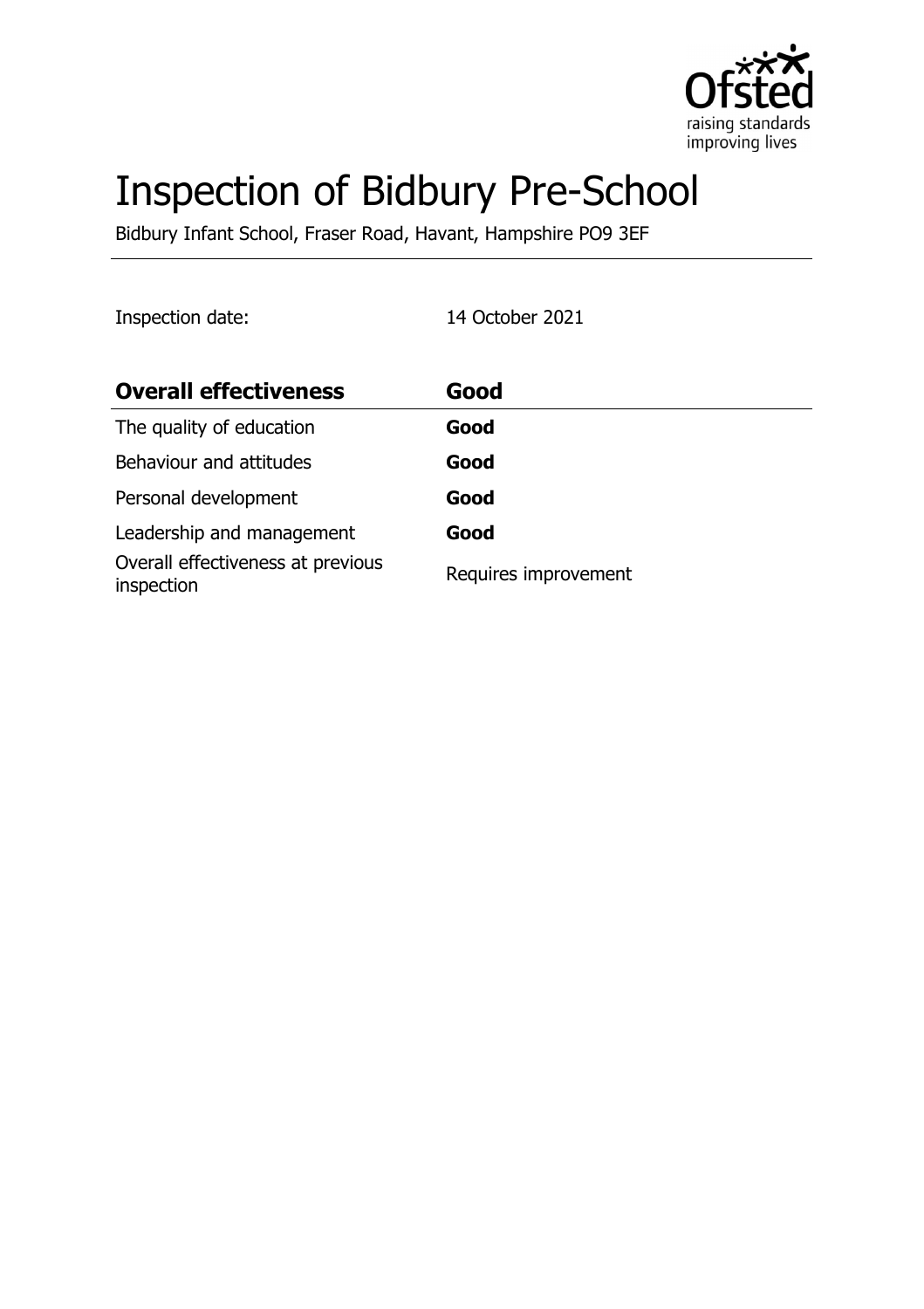

# **What is it like to attend this early years setting?**

## **The provision is good**

Children are happy and show they feel very safe in this nurturing pre-school. On arrival, they demonstrate a keen sense of belonging and quickly settle into the routines which are very familiar to them. For example, they choose their picture and put it on a board as they self-register. Children develop strong relationships with their friends, which creates a family atmosphere at pre-school. There are plenty of opportunities for children to engage in learning. Staff offer children an exciting and motivating learning environment which covers a varied curriculum. For example, children skilfully balance on planks and show their good coordination as they crawl under netting.

Children are well behaved and learn the rules and boundaries of the setting, such as 'running feet are for outside'. They demonstrate a strong interest and enthusiasm for all aspects of learning and respond readily to the high expectations of staff. Children concentrate hard on their chosen tasks. For example, they spend a long time at the play dough table, developing their finger and hand muscles well, using various tools. They happily talk about what they know and can do as they explore the play dough and make links in their learning. For example, they pick up spoons and say spontaneously while looking at staff proudly, 'two spoons'. Children engage successfully with staff and play alongside friends. Staff have a clear understanding of each child's learning and emotional needs and use their skills to support children well in their care and development.

## **What does the early years setting do well and what does it need to do better?**

- $\blacksquare$  Since the last inspection, the management team has worked hard to address and put right the weaknesses identified in safeguarding. Documentation is easily available for inspection, and there is a clear system in place to make sure recruitment and vetting checks are carried out on the committee.
- $\blacksquare$  Children are highly motivated to learn. They show interest and curiosity during their activities and thoroughly enjoy the close attention they receive from staff. Children's achievements are widely celebrated, which helps build children's selfesteem. For example, children delight in seeing their good and very individual artwork on display on the wall.
- $\blacksquare$  The dedicated staff know the children very well and use their precise assessments to check what children know and can do. This effectively informs their teaching. Staff interact and engage frequently with children, such as when they spontaneously sing songs in play or share a book in the cosy book shed. Overall, staff have a clear understanding of the learning intention of activities, which helps build children's knowledge, step by step.
- Children who are below expected levels of development are swiftly identified. The special educational needs coordinator is knowledgeable and works well with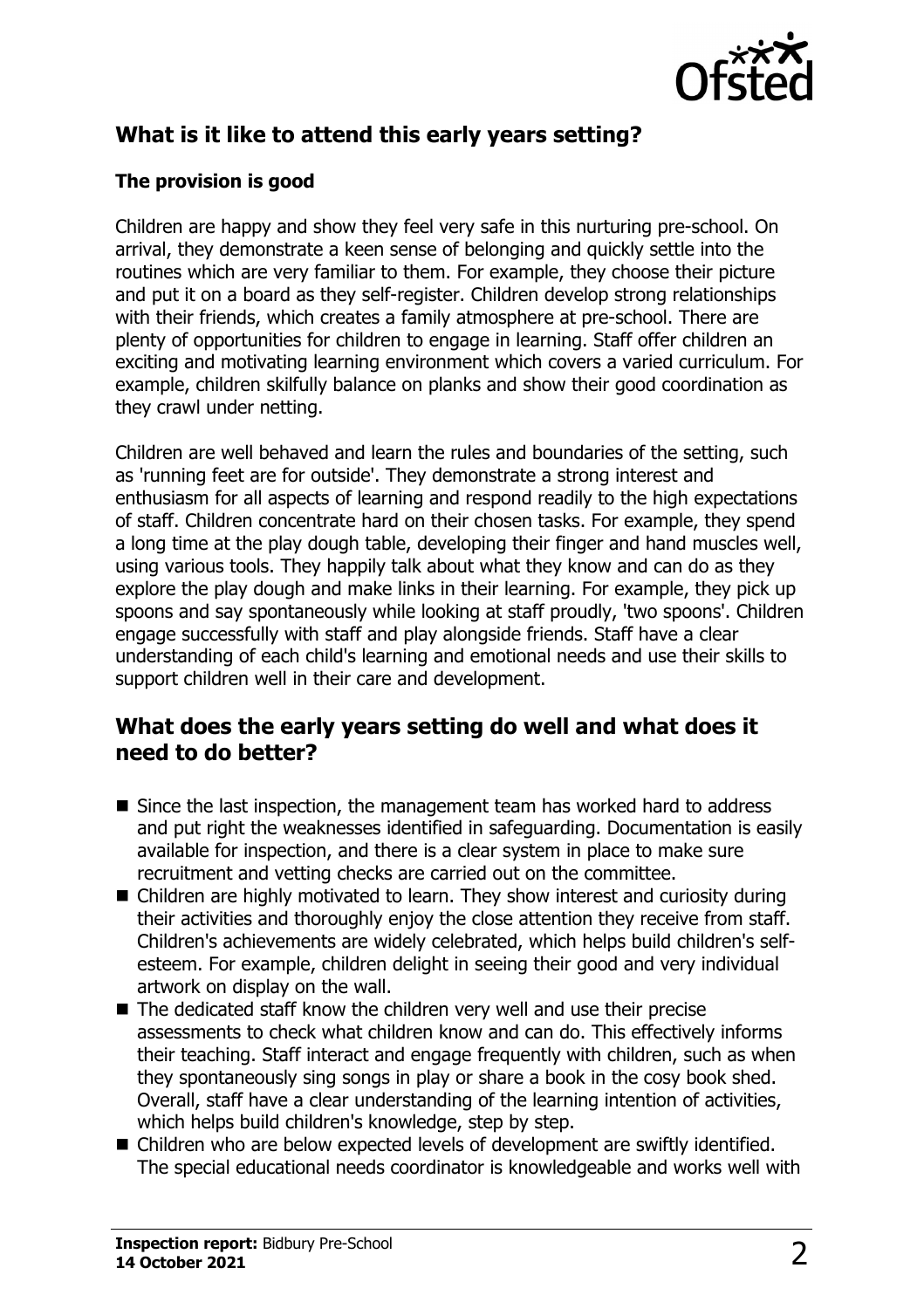

parents, staff and other agencies. They agree and work on specific learning aims to ensure gaps in children's communication skills improve. However, specific teaching strategies identified to further aid speech skills, such as sign language, are not consistently implemented by all of the staff.

- $\blacksquare$  Parents speak very highly of the nursery and staff. Parents feel that staff go above and beyond the role of an early years teacher by showing emphatic care towards families in need. Parents demonstrate there is strong communication with the staff, with lots of information-sharing taking place. For example, during lockdown, staff sent home hints and tips on learning activities for parents.
- $\blacksquare$  Staff receive regular coaching and training to improve their personal effectiveness and understanding of how best to teach young children. Overall, the manager monitors the quality of education effectively and identifies areas for improvement. However, the manager and staff do not consistently evaluate if whole-group story time is effective for all children. Some children are not fully engaged and interested at this time.
- $\blacksquare$  The management team pays good attention to their curriculum to ensure it meets children's needs. They understand that some children prefer to learn outside, and therefore they organise exciting play activities which children are keen to access. For example, children bath baby dolls and learn how to care for newborn babies.

# **Safeguarding**

The arrangements for safeguarding are effective.

The staff clearly understand their role in child protection and are knowledgeable about wider safeguarding issues. They are confident in the procedures to follow should they have any concerns about a child or in the event of an allegation being made against a staff member. Since the last inspection, the manager has reorganised her documentation and accessed lead training. They maintain good records with high attention to detail in the event of a child welfare concern. This helps support swift safeguarding decisions when working with other agencies. Children are well supervised and are kept safe on outings, such as when they go for a walk and take part in nature bingo.

# **What does the setting need to do to improve?**

#### **To further improve the quality of the early years provision, the provider should:**

- $\blacksquare$  strengthen staff understanding of the specific teaching strategies in place for children identified with special educational needs and/or disabilities
- strengthen the leadership team's knowledge of strategies to evaluate and improve the quality of teaching to a higher level, particularly whole-group times.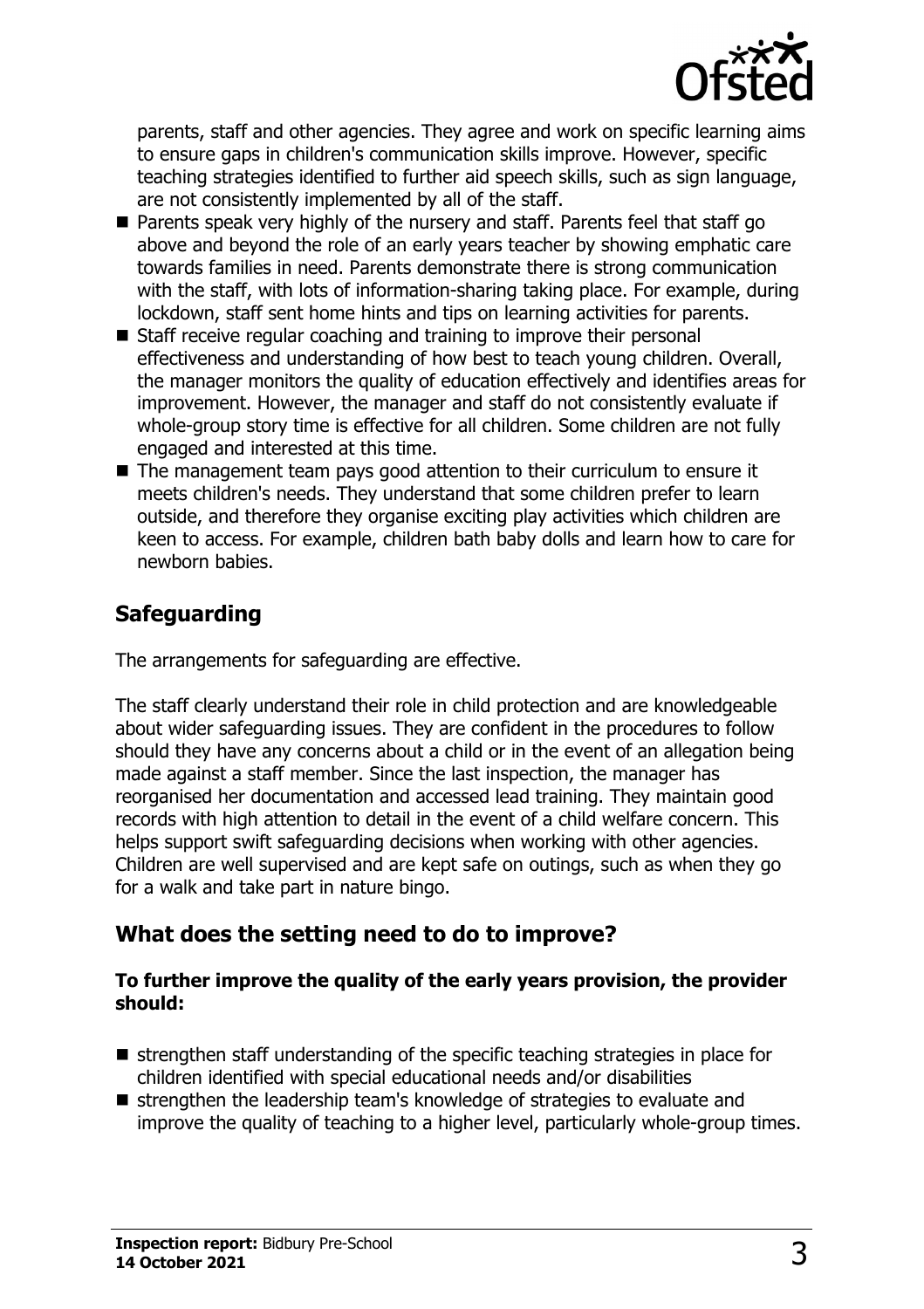

| <b>Setting details</b>                         |                                     |
|------------------------------------------------|-------------------------------------|
| Unique reference number                        | 110403                              |
| Local authority                                | Hampshire                           |
| <b>Inspection number</b>                       | 10113689                            |
| <b>Type of provision</b>                       | Childcare on non-domestic premises  |
| <b>Registers</b>                               | Early Years Register                |
| Day care type                                  | Sessional day care                  |
| Age range of children at time of<br>inspection | 2 to $4$                            |
| <b>Total number of places</b>                  | 26                                  |
| Number of children on roll                     | 36                                  |
| Name of registered person                      | <b>Bidbury Pre-School Committee</b> |
| Registered person unique<br>reference number   | RP517917                            |
| <b>Telephone number</b>                        | 023 92471472                        |
| Date of previous inspection                    | 12 June 2019                        |

# **Information about this early years setting**

Bidbury Pre-School registered in 1998. It is located in a ground-floor room in Bidbury Infants School in Havant, Hampshire. The pre-school is open during school term times from 9am to 3pm on weekdays. Six staff currently work at the setting, five of whom, including the manager, hold appropriate early years qualifications between levels 3 and 5. The pre-school receives government funding for free early years education for children aged two, three and four years.

# **Information about this inspection**

## **Inspector**

Loraine Wardlaw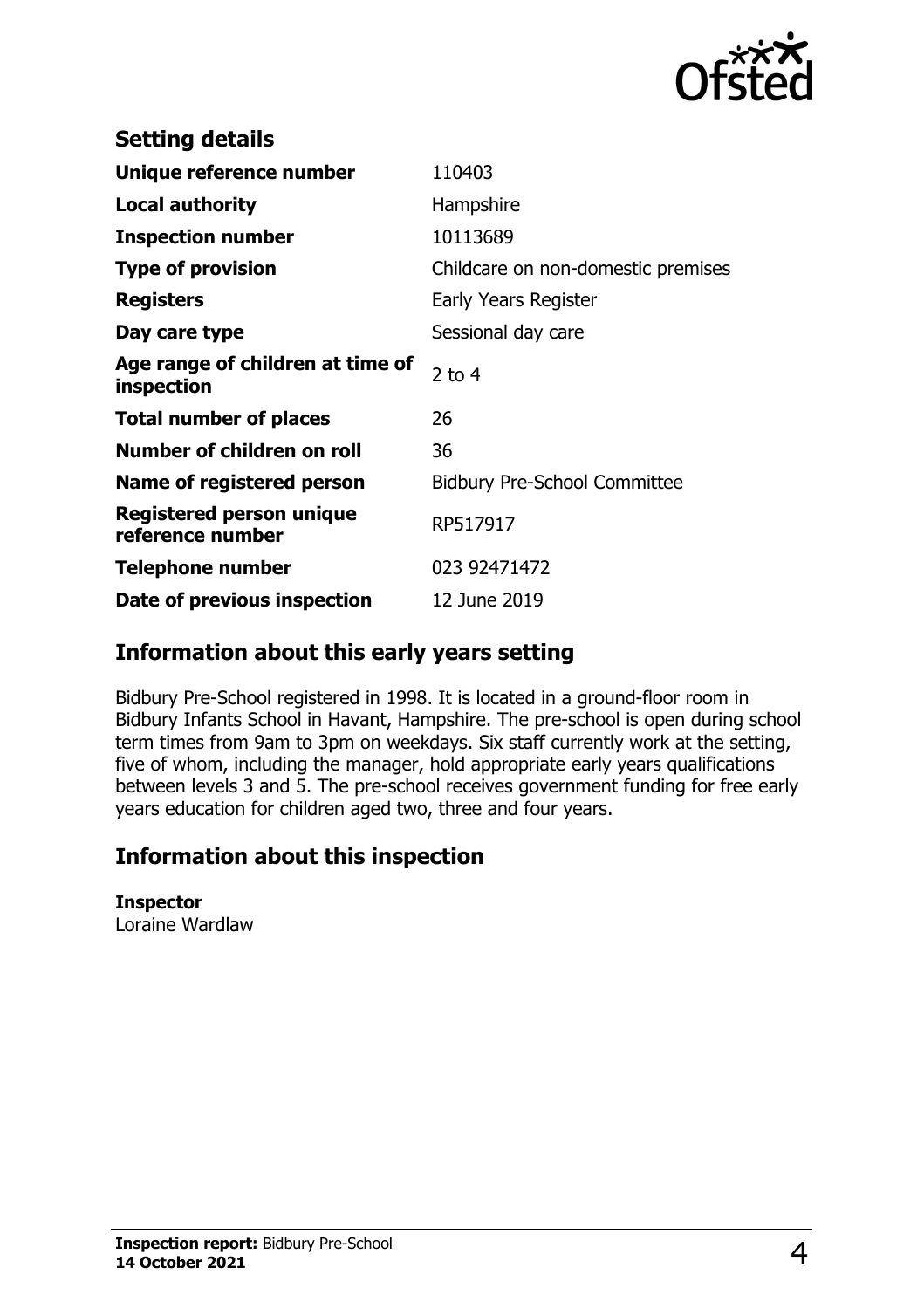

#### **Inspection activities**

- $\blacksquare$  This was the first routine inspection the provider received since the COVID-19 pandemic began. The inspector discussed the impact of the pandemic with the provider and has taken that into account in their evaluation of the provider.
- The inspector and manager carried out a learning walk at the pre-school to understand how the early years provision and the curriculum are organised.
- $\blacksquare$  A joint observation was carried out by the inspector and manager to observe the quality of teaching.
- $\blacksquare$  The inspector held discussions with children, staff and parents at appropriate times throughout the inspection.
- $\blacksquare$  A leadership meeting was held with the manager and deputy of the setting.
- The inspector sampled documentation, which included recruitment files and safeguarding records.

We carried out this inspection under sections 49 and 50 of the Childcare Act 2006 on the quality and standards of provision that is registered on the Early Years Register. The registered person must ensure that this provision complies with the statutory framework for children's learning, development and care, known as the early years foundation stage.

If you are not happy with the inspection or the report, you can [complain to Ofsted](http://www.gov.uk/complain-ofsted-report).